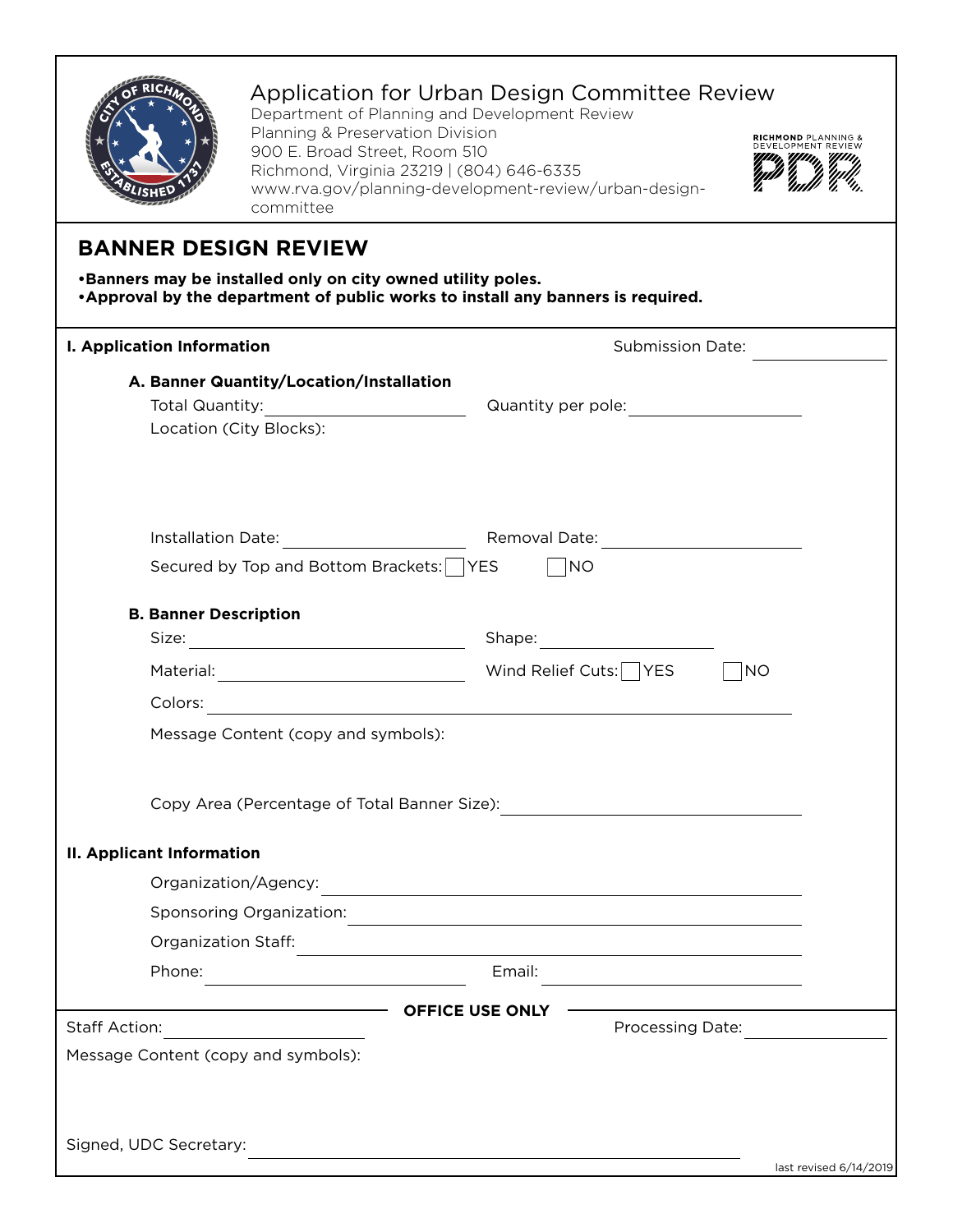

## Application for Urban Design Committee Review

Department of Planning and Development Review Planning & Preservation Division 900 E. Broad Street, Room 510 Richmond, Virginia 23219 | (804) 646-6335 www.rva.gov/planning-development-review/urban-designcommittee



# **BANNER DESIGN CRITERIA**

**Adopted July 8, 1991**

### **1.0 Philosophy/Intent**

The Urban Design Committee, at the request of the City Administration, is the review agency for all banners proposed to be erected in the public rights-of-way. The purpose of the City's Banner Program is to enhance the visual and aesthetic character of the City. Advertising of for-profit commercial operations, political statements, and personal messages will not be considered as acceptable proposals. Each proposal will be reviewed on its own merit.

### **2.0 Location**

**Banners will only be allowed in commercial areas (zoned Business or Coliseum Mall) and only within City rightsof-way.** Banners located on private property are not subject to review by the Urban Design Committee, unless such banners encroach into the public right-of-way. Banners will be allowed on City-owned utility poles, only after it is determined that emergency access, overhead wires, sight lines, traffic signal conflicts, vehicle clearance, etc. will not be a factor. The Urban Design Committee must also review banners proposed on utility poles that are not owned by the City, if such banners will encroach over the public right-of-way. The Urban Design Committee or its designee must review the proposed banner locations and the number of banners at each location.

### **3.0 Message/Graphic Content**

3.1 - Message - No personal messages, political messages, or any other form of advertisement will be allowed, with the exception of event banners in use no longer than 30 days. Such event banners may list sponsors. The Urban Design Committee or its designee must review the message content of proposed banners.

3.2 - Graphic Content - The Urban Design Committee or its designee must review the character and design suitability of geometry, shape, pattern, color and rhythm. Written messages on banners may not exceed 40% of the surface area of the banner. No arrows or other graphic techniques used to provide direction or "trail blazing" will be allowed.

### **4.0 Size/Form/Color/Etc.**

4.1 - Size - The minimum width of any single banner panel is 10 inches; the maximum width is 2-1/2 feet.

 The minimum length of any single banner panel is 3 feet; the maximum length is 10 feet. The maximum area of a single banner is 25 square feet.

The maximum total area of all banners on a pole is 50 square feet.

 **In the Downtown area, 30 inch by 96 inch banners are recommended. The mounting system is currently set up to receive this banner size.**

4.2 - Shape - Rectangular banner shapes are preferred. However, other shapes may be considered, if secure mounting can be provided.

4.3 - Number - No more than two banners are allowed per utility pole. The maximum total area of the banner(s) must comply with 4.1 above.

4.4 - Color - No colors, color combinations or designs are expressly prohibited. Each proposal will be reviewed on its own merit.

4.5 - Wind - All banners must have wind relief cuts or feature similar techniques to minimize flapping, waving, and other wind load induced stresses.

### **(continued on the next page)**